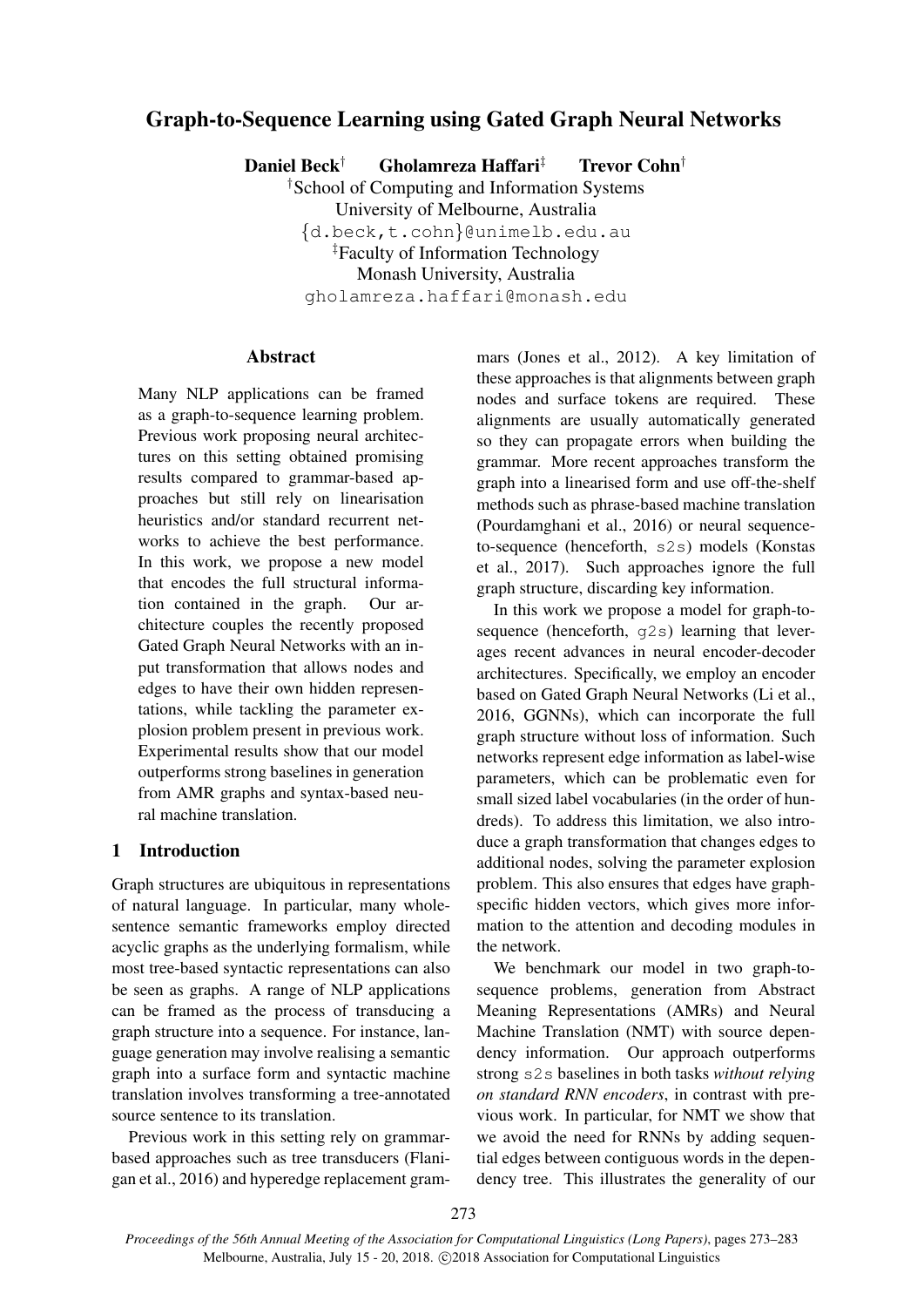

Figure 1: Left: the AMR graph representing the sentence "The boy wants the girl to believe him.". Right: Our proposed architecture using the same AMR graph as input and the surface form as output. The first layer is a concatenation of node and positional embeddings, using distance from the root node as the position. The GGNN encoder updates the embeddings using edge-wise parameters, represented by different colors (in this example, ARG0 and ARG1). The encoder also add corresponding reverse edges (dotted arrows) and self edges for each node (dashed arrows). All parameters are shared between layers. Attention and decoder components are similar to standard s2s models. This is a pictorial representation: in our experiments the graphs are transformed before being used as inputs (see §3).

approach: linguistic biases can be added to the inputs by simple graph transformations, without the need for changes to the model architecture.

### 2 Neural Graph-to-Sequence Model

Our proposed architecture is shown in Figure 1, with an example AMR graph and its transformation into its surface form. Compared to standard s2s models, the main difference is in the encoder, where we employ a GGNN to build a graph representation. In the following we explain the components of this architecture in detail.<sup>1</sup>

#### 2.1 Gated Graph Neural Networks

Early approaches for recurrent networks on graphs (Gori et al., 2005; Scarselli et al., 2009) assume a fixed point representation of the parameters and learn using contraction maps. Li et al. (2016) argues that this restricts the capacity of the model and makes it harder to learn long distance relations between nodes. To tackle these issues, they propose Gated Graph Neural Networks, which extend these architectures with gating mechanisms in a similar fashion to Gated Recurrent Units (Cho et al., 2014). This allows the network to be learnt via modern backpropagation procedures.

In following, we formally define the version of GGNNs we employ in this study. Assume a directed graph  $\mathcal{G} = \{V, \mathcal{E}, L_V, L_{\mathcal{E}}\}$ , where V is a set of nodes  $(v, \ell_v)$ ,  $\mathcal E$  is a set of edges  $(v_i, v_j, \ell_e)$ and  $L<sub>V</sub>$  and  $L<sub>E</sub>$  are respectively vocabularies for nodes and edges, from which node and edge labels ( $\ell_v$  and  $\ell_e$ ) are defined. Given an input graph with nodes mapped to embeddings  $X$ , a GGNN is defined as

$$
\begin{aligned}\n\mathbf{h}_v^0 &= \mathbf{x}_v \\
\mathbf{r}_v^t &= \sigma \left( c_v^r \sum_{u \in \mathcal{N}_v} \mathbf{W}_{\ell_e}^r \mathbf{h}_u^{(t-1)} + \mathbf{b}_{\ell_e}^r \right) \\
\mathbf{z}_v^t &= \sigma \left( c_v^z \sum_{u \in \mathcal{N}_v} \mathbf{W}_{\ell_e}^z \mathbf{h}_u^{(t-1)} + \mathbf{b}_{\ell_e}^z \right) \\
\widetilde{\mathbf{h}}_v^t &= \rho \left( c_v \sum_{u \in \mathcal{N}_v} \mathbf{W}_{\ell_e} \left( \mathbf{r}_u^t \odot \mathbf{h}_u^{(t-1)} \right) + \mathbf{b}_{\ell_e} \right) \\
\mathbf{h}_v^t &= (1 - \mathbf{z}_v^t) \odot \mathbf{h}_v^{(i-1)} + \mathbf{z}_v^t \odot \widetilde{\mathbf{h}}_v^t\n\end{aligned}
$$

where  $e = (u, v, \ell_e)$  is the edge between nodes u and v,  $\mathcal{N}(v)$  is the set of neighbour nodes for v,  $\rho$ is a non-linear function,  $\sigma$  is the sigmoid function

 $1$ Our implementation uses MXNet (Chen et al., 2015) and is based on the Sockeye toolkit (Hieber et al., 2017). Code is available at github.com/beckdaniel/acl2018\_ graph2seq.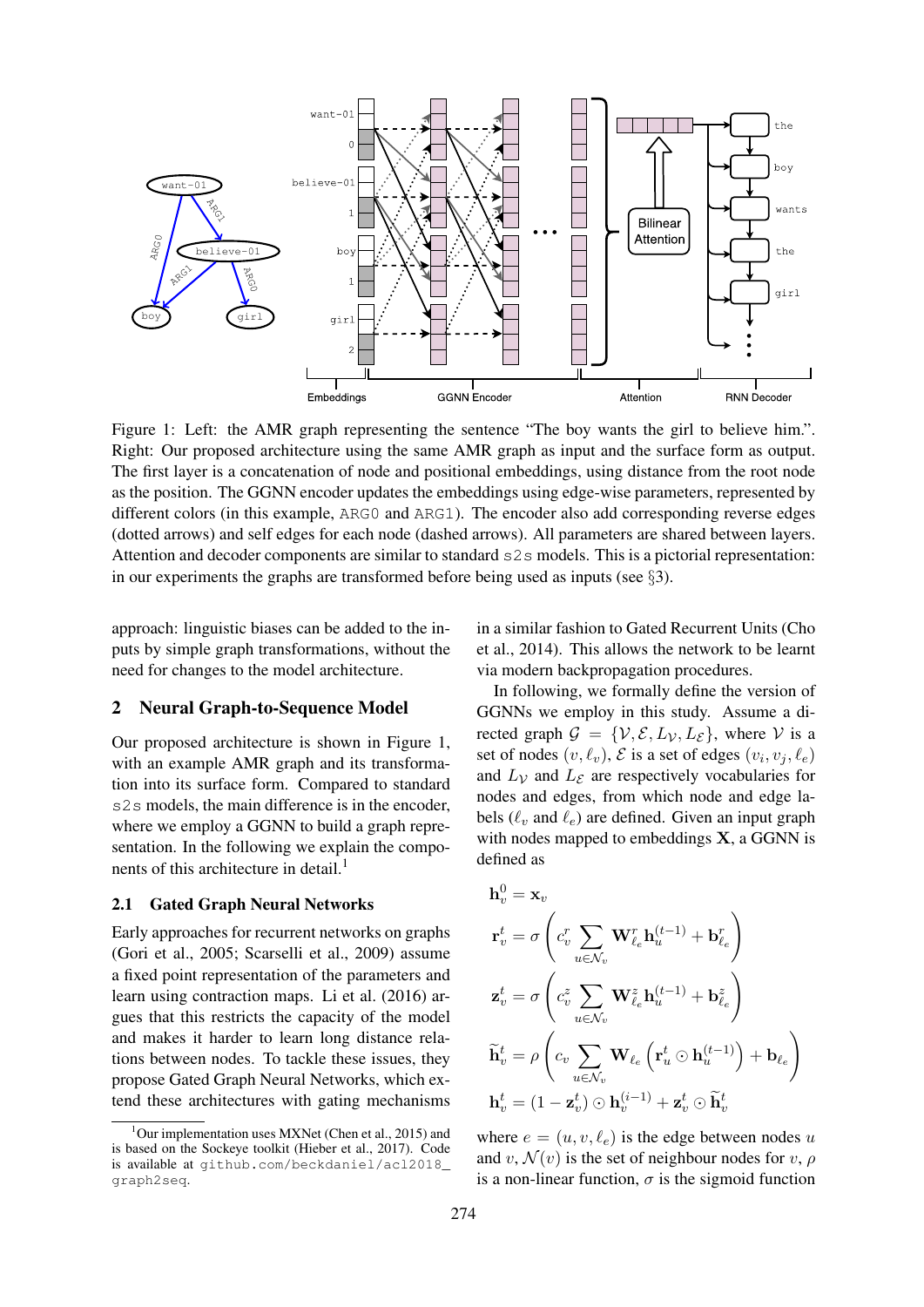and  $c_v = c_v^z = c_v^r = |\mathcal{N}_v|^{-1}$  are normalisation constants.

Our formulation differs from the original GGNNs from Li et al. (2016) in some aspects: 1) we add bias vectors for the hidden state, reset gate and update gate computations; 2) labelspecific matrices do not share any components; 3) reset gates are applied to all hidden states before any computation and 4) we add normalisation constants. These modifications were applied based on preliminary experiments and ease of implementation.

An alternative to GGNNs is the model from Marcheggiani and Titov (2017), which add edge label information to Graph Convolutional Networks (GCNs). According to Li et al. (2016), the main difference between GCNs and GGNNs is analogous to the difference between convolutional and recurrent networks. More specifically, GGNNs can be seen as multi-layered GCNs where layer-wise parameters are tied and gating mechanisms are added. A large number of layers can propagate node information between longer distances in the graph and, unlike GCNs, GGNNs can have an arbitrary number of layers without increasing the number of parameters. Nevertheless, our architecture borrows ideas from GCNs as well, such as normalising factors.

### 2.2 Using GGNNs in attentional encoder-decoder models

In s2s models, inputs are sequences of tokens where each token is represented by an embedding vector. The encoder then transforms these vectors into hidden states by incorporating context, usually through a recurrent or a convolutional network. These are fed into an attention mechanism, generating a single context vector that informs decisions in the decoder.

Our model follows a similar structure, where the encoder is a GGNN that receives *node* embeddings as inputs and generates *node* hidden states as outputs, using the graph structure as context. This is shown in the example of Figure 1, where we have 4 hidden vectors, one per node in the AMR graph. The attention and decoder components follow similar standard s2s models, where we use a bilinear attention mechanism (Luong et al., 2015) and a 2-layered LSTM (Hochreiter and Schmidhuber, 1997) as the decoder. Note, however, that other decoders and attention mechanisms can be

easily employed instead. Bastings et al. (2017) employs a similar idea for syntax-based NMT, but using GCNs instead.

### 2.3 Bidirectionality and positional embeddings

While our architecture can in theory be used with general graphs, rooted directed acyclic graphs (DAGs) are arguably the most common kind in the problems we are addressing. This means that node embedding information is propagated in a top down manner. However, it is desirable to have information flow from the reverse direction as well, in the same way RNN-based encoders benefit from right-to-left propagation (as in bidirectional RNNs). Marcheggiani and Titov (2017) and Bastings et al. (2017) achieve this by adding reverse edges to the graph, as well as self-loops edges for each node. These extra edges have specific labels, hence their own parameters in the network.

In this work, we also follow this procedure to ensure information is evenly propagated in the graph. However, this raises another limitation: because the graph becomes essentially undirected, the encoder is now unaware of any intrinsic hierarchy present in the input. Inspired by Gehring et al. (2017) and Vaswani et al. (2017), we tackle this problem by adding positional embeddings to every node. These embeddings are indexed by integer values representing the minimum distance from the root node and are learned as model parameters.<sup>2</sup> This kind of positional embedding is restricted to rooted DAGs: for general graphs, different notions of distance could be employed.

### 3 Levi Graph Transformation

The  $q2s$  model proposed in §2 has two key deficiencies. First, GGNNs have three linear transformations *per edge type*. This means that the number of parameters can explode: AMR, for instance, has around 100 different predicates, which correspond to edge labels. Previous work deal with this problem by explicitly grouping edge labels into a single one (Marcheggiani and Titov, 2017; Bastings et al., 2017) but this is not an ideal solution since it incurs in loss of information.

 $2$ Vaswani et al. (2017) also proposed fixed positional embeddings based on sine and cosine wavelengths. Preliminary experiments showed that this approach did not work in our case: we speculate this is because wavelengths are more suitable to sequential inputs.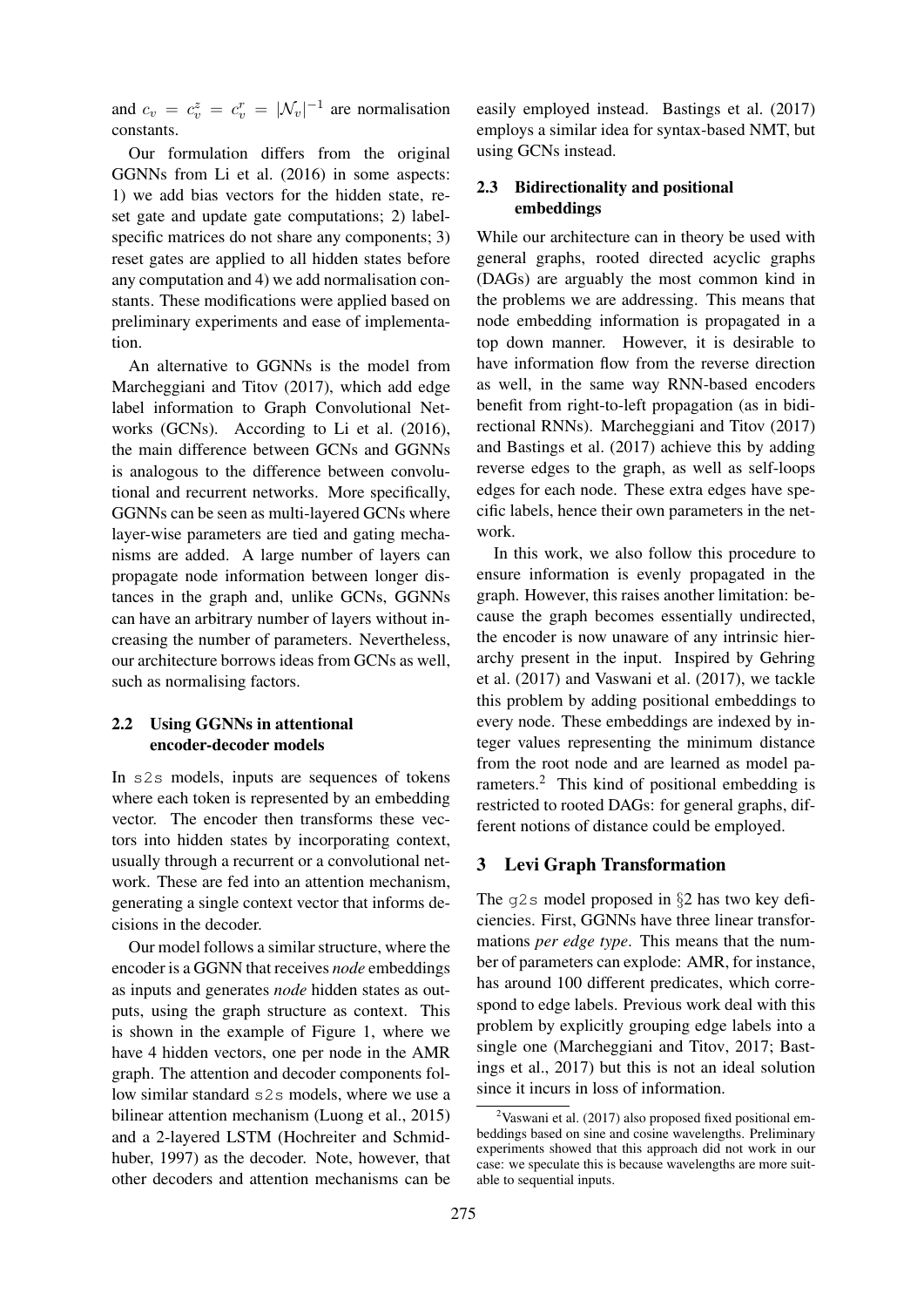

Figure 2: Top: the AMR graph from Figure 1 transformed into its corresponding Levi graph. Bottom: Levi graph with added reverse and self edges (colors represent different edge labels).

The second deficiency is that edge label information is encoded in the form of GGNN parameters in the network. This means that each label will have the same "representation" across all graphs. However, the latent information in edges can depend on the content in which they appear in a graph. Ideally, edges should have instance-specific *hidden states*, in the same way as nodes, and these should also inform decisions made in the decoder through the attention module. For instance, in the AMR graph shown in Figure 1, the ARG1 predicate between want-01 and believe-01 can be interpreted as the preposition "to" in the surface form, while the ARG1 predicate connecting believe-01 and boy is realised as a pronoun. Notice that edge hidden vectors are already present in s2s networks that use linearised graphs: we would like our architecture to also have this benefit.

Instead of modifying the architecture, we propose to transform the input graph into its equivalent Levi graph (Levi, 1942; Gross and Yellen, 2004, p. 765). Given a graph  $\mathcal{G} = \{ \mathcal{V}, \mathcal{E}, L_{\mathcal{V}}, L_{\mathcal{E}} \},$ 

a Levi graph<sup>3</sup> is defined as  $\mathcal{G} = {\mathcal{V}', \mathcal{E}', L_{\mathcal{V}'}, L_{\mathcal{E}'}}$ , where  $V' = V \cup \mathcal{E}$ ,  $L_{V'} = L_V \cup L_{\mathcal{E}}$  and  $L_{\mathcal{E}'} = \emptyset$ . The new edge set  $\mathcal{E}'$  contains a edge for every (node, edge) pair that is present in the original graph. By definition, the Levi graph is bipartite.

Intuitively, transforming a graph into its Levi graph equivalent turns edges into additional nodes. While simple in theory, this transformation addresses both modelling deficiencies mentioned above in an elegant way. Since the Levi graph has no labelled edges there is no risk of parameter explosion: original edge labels are represented as embeddings, in the same way as nodes. Furthermore, the encoder now naturally generates hidden states for original edges as well.

In practice, we follow the procedure in §2.3 and add reverse and self-loop edges to the Levi graph, so the practical edge label vocabulary is  $L_{\mathcal{E}'} = \{ \text{default}, \text{reverse}, \text{self} \}.$  This still keeps the parameter space modest since we have only three labels. Figure 2 shows the transformation steps in detail, applied to the AMR graph shown in Figure 1. Notice that the transformed graphs are the ones fed into our architecture: we show the original graph in Figure 1 for simplicity.

It is important to note that this transformation can be applied to any graph and therefore is independent of the model architecture. We speculate this can be beneficial in other kinds of graph-based encoder such as GCNs and leave further investigation to future work.

#### 4 Generation from AMR Graphs

Our first g2s benchmark is language generation from AMR, a semantic formalism that represents sentences as rooted DAGs (Banarescu et al., 2013). Because AMR abstracts away from syntax, graphs do not have gold-standard alignment information, so generation is not a trivial task. Therefore, we hypothesize that our proposed model is ideal for this problem.

#### 4.1 Experimental setup

Data and preprocessing We use the latest AMR corpus release (LDC2017T10) with the default split of 36521/1368/1371 instances for training,

<sup>3</sup> Formally, a Levi graph is defined over any *incidence structure*, which is a general concept usually considered in a geometrical context. Graphs are an example of incidence structures but so are points and lines in the Euclidean space, for instance.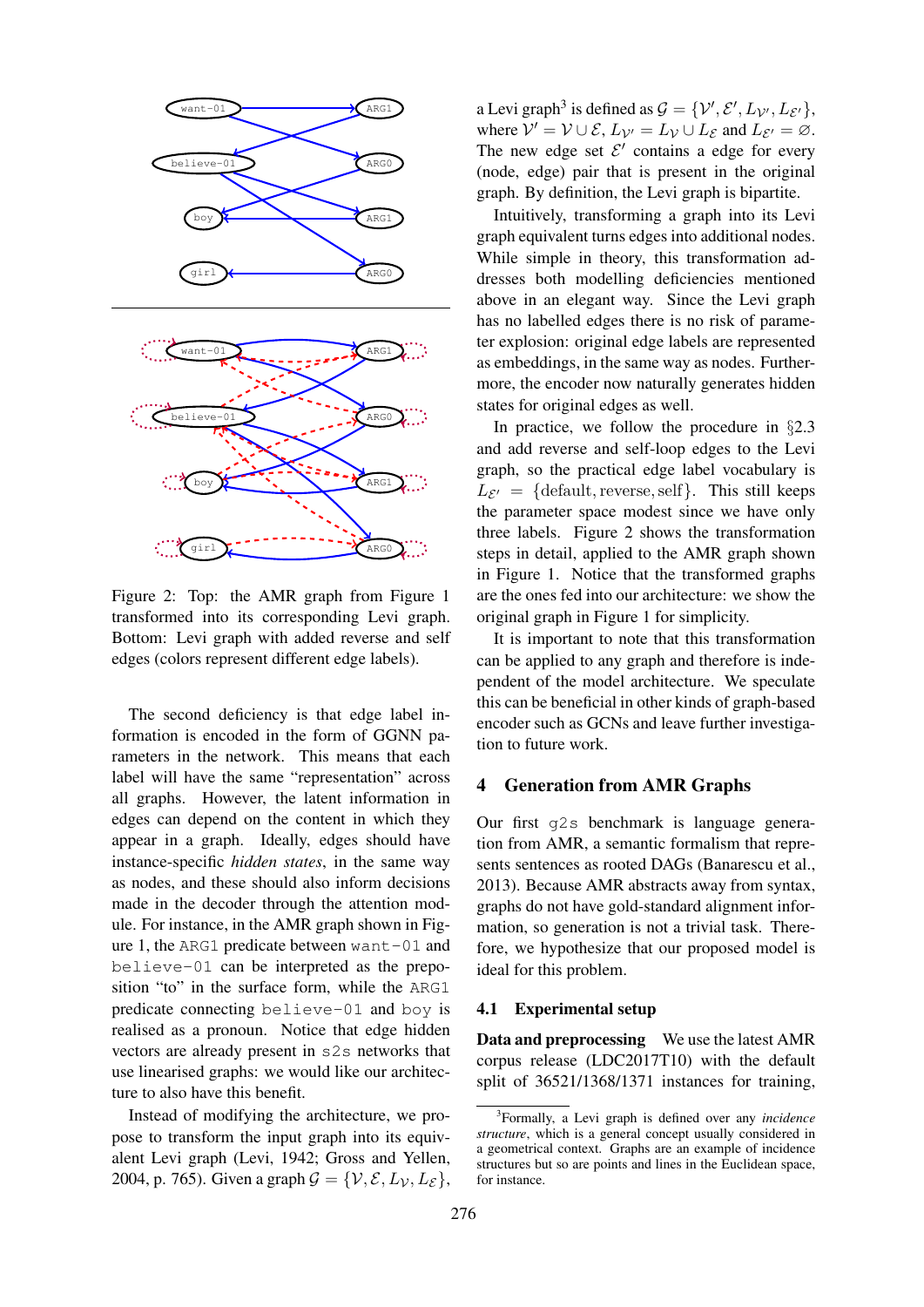development and test sets. Each graph is preprocessed using a procedure similar to what is performed by Konstas et al. (2017), which includes entity simplification and anonymisation. This preprocessing is done before transforming the graph into its Levi graph equivalent. For the s2s baselines, we also add scope markers as in Konstas et al. (2017). We detail these procedures in the Supplementary Material.

Models Our baselines are attentional s2s models which take linearised graphs as inputs. The architecture is similar to the one used in Konstas et al. (2017) for AMR generation, where the encoder is a BiLSTM followed by a unidirectional LSTM. All dimensionalities are fixed to 512.

For the  $q2s$  models, we fix the number of layers in the GGNN encoder to 8, as this gave the best results on the development set. Dimensionalities are also fixed at 512 except for the GGNN encoder which uses 576. This is to ensure all models have a comparable number of parameters and therefore similar capacity.

Training for all models uses Adam (Kingma and Ba, 2015) with 0.0003 initial learning rate and 16 as the batch size. $4$  To regularise our models we perform early stopping on the dev set based on perplexity and apply 0.5 dropout (Srivastava et al., 2014) on the source embeddings. We detail additional model and training hyperparameters in the Supplementary Material.

Evaluation Following previous work, we evaluate our models using BLEU (Papineni et al., 2001) and perform bootstrap resampling to check statistical significance. However, since recent work has questioned the effectiveness of BLEU with bootstrap resampling (Graham et al., 2014), we also report results using sentence-level CHRF++ (Popovic, 2017), using the Wilcoxon ´ signed-rank test to check significance. Evaluation is case-insensitive for both metrics.

Recent work has shown that evaluation in neural models can lead to wrong conclusions by just changing the random seed (Reimers and Gurevych, 2017). In an effort to make our conclusions more robust, we run each model 5 times using different seeds. From each pool, we report

|                                              | <b>BLEU</b> | $CHRF++$ | #params |  |  |
|----------------------------------------------|-------------|----------|---------|--|--|
| Single models                                |             |          |         |  |  |
| s2s                                          | 21.7        | 49.1     | 28.4M   |  |  |
| $s2s(-s)$                                    | 18.4        | 46.3     | 28.4M   |  |  |
| g2s                                          | 23.3        | 50.4     | 28.3M   |  |  |
| Ensembles                                    |             |          |         |  |  |
| s2s                                          | 26.6        | 52.5     | 142M    |  |  |
| $s2s(-s)$                                    | 22.0        | 48.9     | 142M    |  |  |
| q2s                                          | 27.5        | 53.5     | 141M    |  |  |
| Previous work (early AMR treebank versions)  |             |          |         |  |  |
| KIYCZ17                                      | 22.0        |          |         |  |  |
| Previous work (as above $+$ unlabelled data) |             |          |         |  |  |
| KIYCZ17                                      | 33.8        |          |         |  |  |
| <b>PKH16</b>                                 | 26.9        |          |         |  |  |
| SPZWG17                                      | 25.6        |          |         |  |  |
| FDSC <sub>16</sub>                           | 22.0        |          |         |  |  |

Table 1: Results for AMR generation on the test set. All score differences between our models and the corresponding baselines are significantly different  $(p<0.05)$ . "(-s)" means input without scope marking. KIYCZ17, PKH16, SPZWG17 and FDSC16 are respectively the results reported in Konstas et al. (2017), Pourdamghani et al. (2016), Song et al. (2017) and Flanigan et al. (2016).

results using the median model according to performance on the dev set (simulating what is expected from a single run) and using an ensemble of the 5 models.

Finally, we also report the number of parameters used in each model. Since our encoder architectures are quite different, we try to match the number of parameters between them by changing the dimensionality of the hidden layers (as explained above). We do this to minimise the effects of model capacity as a confounder.

#### 4.2 Results and analysis

Table 1 shows the results on the test set. For the s2s models, we also report results without the scope marking procedure of Konstas et al. (2017). Our approach significantly outperforms the s2s baselines both with individual models and ensembles, while using a comparable number of parameters. In particular, we obtain these results without relying on scoping heuristics.

On Figure 3 we show an example where our model outperforms the baseline. The AMR graph contains four reentrancies, predicates that refer-

<sup>4</sup>Larger batch sizes hurt dev performance in our preliminary experiments. There is evidence that small batches can lead to better generalisation performance (Keskar et al., 2017). While this can make training time slower, it was doable in our case since the dataset is small.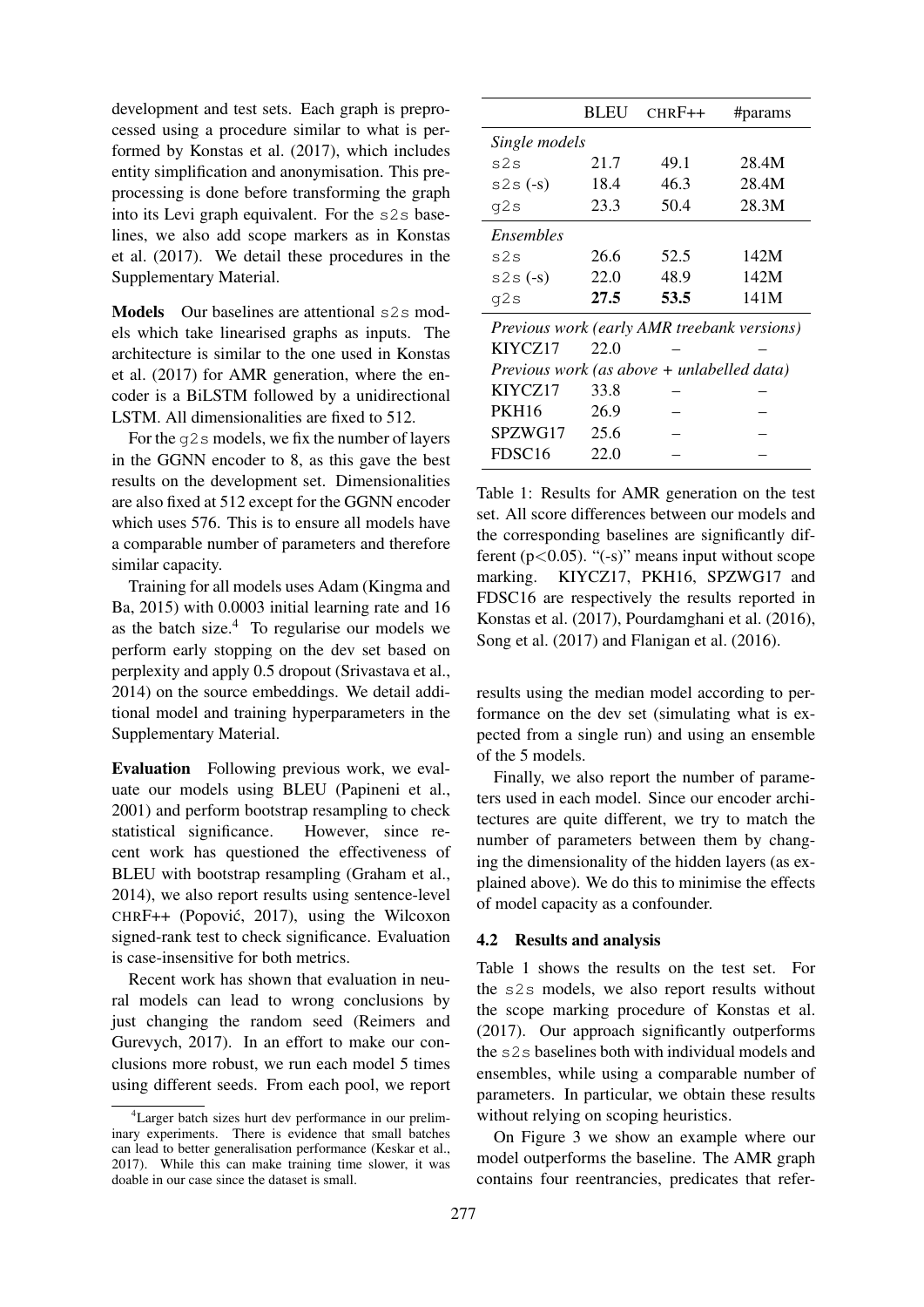#### Original AMR graph

```
(p / propose-01
 :ARG0 (c / country
  :wiki "Russia"
  :name (n / name
   :op1 "Russia"))
 :ARG1 (c5 / cooperate-01
  :ARG0 c
  :ARG1 (a / and
   :op1 (c2 / country
    :wiki "India"
    :name (n2 / name
     :op1 "India"))
   :op2 (c3 / country
    :wiki "China"
    :name (n3 / name
     :op1 "China"))))
 :purpose (i / increase-01
  :ARG0 c5
  :ARG1 (s / security)
  :location (a2 / around
   :op1 (c4 / country
    :wiki "Afghanistan"
    :name (n4 / name
     :op1 "Afghanistan")))
  :purpose (b / block-01
    :ARG0 (a3 / and
    :op1 c :op2 c2 :op3 c3
   :ARG1 (s2 / supply-01
    :ARG1 (d / drug)))))
```
#### Reference surface form

Russia proposes cooperation with India and China to increase security around Afghanistan to block drug supplies.

### s2s output (CHRF++ 61.8)

Russia proposed cooperation with India and China to increase security around the Afghanistan to block security around the Afghanistan , India and China.

g2s output (CHRF++ 78.2)

Russia proposed cooperation with India and China to increase security around Afghanistan to block drug supplies.

Figure 3: Example showing overgeneration due to reentrancies. Top: original AMR graph with key reentrancies highlighted. Bottom: reference and outputs generated by the s2s and g2s models, highlighting the overgeneration phenomena.

ence previously defined concepts in the graph. In the s2s models including Konstas et al. (2017), reentrant nodes are copied in the linearised form, while this is not necessary for our  $q2s$  models. We can see that the s2s prediction overgenerates the "India and China" phrase. The g2s prediction avoids overgeneration, and almost perfectly matches the reference. While this is only a single example, it provides evidence that retaining the full graphical structure is beneficial for this task, which is corroborated by our quantitative results.

Table 1 also show BLEU scores reported in previous work. These results are not strictly comparable because they used different training set versions and/or employ additional unlabelled corpora; nonetheless some insights can be made. In particular, our g2s ensemble performs better than many previous models that combine a smaller training set with a large unlabelled corpus. It is also most informative to compare our s2s model with Konstas et al. (2017), since this baseline is very similar to theirs. We expected our single model baseline to outperform theirs since we use a larger training set but we obtained similar performance. We speculate that better results could be obtained by more careful tuning, but nevertheless we believe such tuning would also benefit our proposed g2s architecture.

The best results with unlabelled data are obtained by Konstas et al. (2017) using Gigaword sentences as additional data and a paired trained procedure with an AMR parser. It is important to note that this procedure is orthogonal to the individual models used for generation and parsing. Therefore, we hypothesise that our model can also benefit from such techniques, an avenue that we leave for future work.

## 5 Syntax-based Neural Machine Translation

Our second evaluation is NMT, using as graphs source language dependency syntax trees. We focus on a medium resource scenario where additional linguistic information tends to be more beneficial. Our experiments comprise two language pairs: English-German and English-Czech.

#### 5.1 Experimental setup

Data and preprocessing We employ the same data and settings from Bastings et al.  $(2017)$ ,<sup>5</sup> which use the News Commentary V11 corpora from the WMT16 translation task.<sup>6</sup> English text is tokenised and parsed using SyntaxNet<sup>7</sup> while German and Czech texts are tokenised and split into subwords using byte-pair encodings (Sennrich et al., 2016, BPE) (8000 merge operations).

<sup>&</sup>lt;sup>5</sup>We obtained the data from the original authors to ensure results are comparable without any influence from preprocessing steps.

<sup>6</sup>http://www.statmt.org/wmt16/

translation-task.html

<sup>7</sup>https://github.com/tensorflow/models/ tree/master/syntaxnet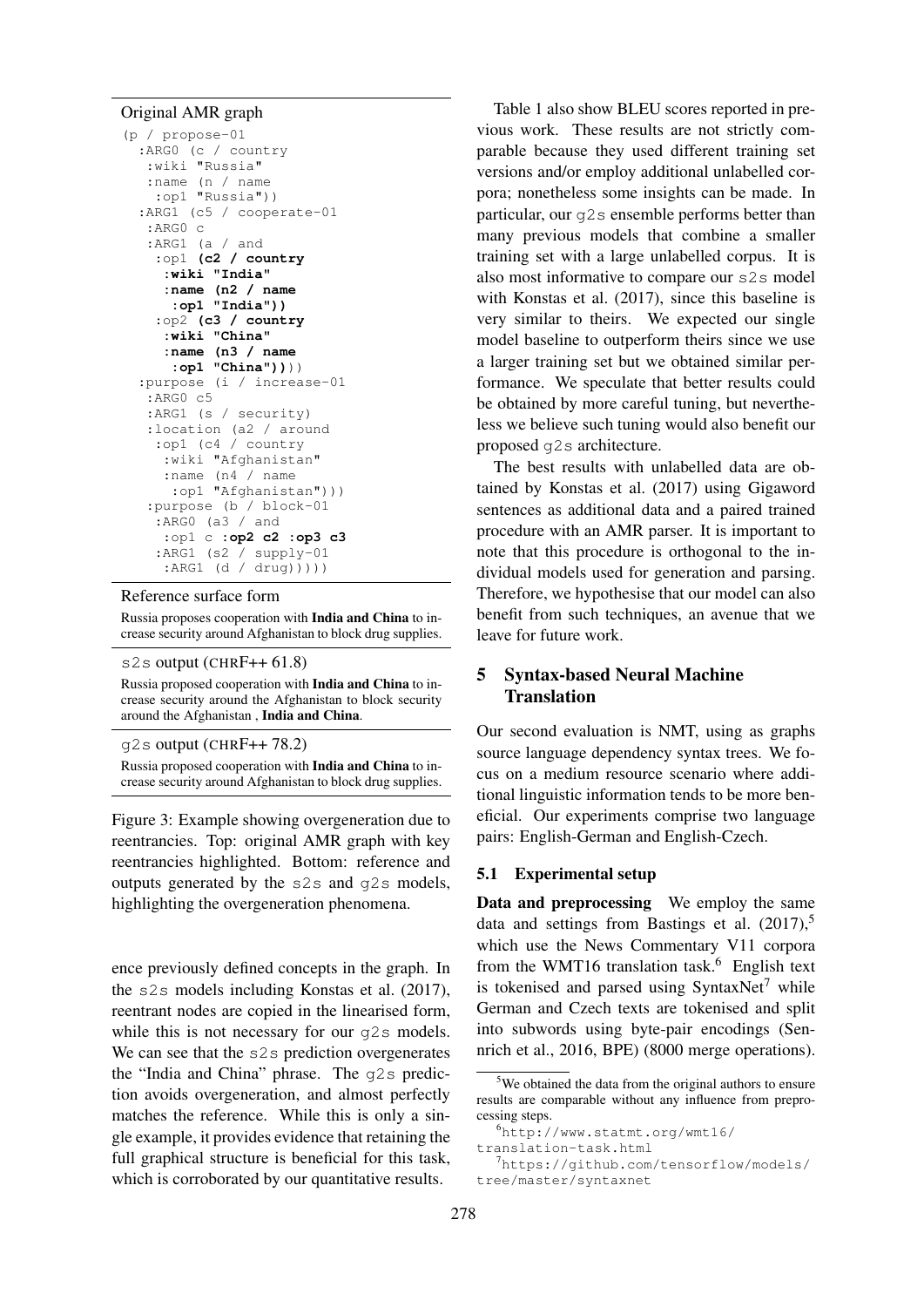We refer to Bastings et al. (2017) for further information on the preprocessing steps.

Labelled dependency trees in the source side are transformed into Levi graphs as a preprocessing step. However, unlike AMR generation, in NMT the inputs are originally surface forms that contain important sequential information. This information is lost when treating the input as dependency trees, which might explain why Bastings et al. (2017) obtain the best performance when using an initial RNN layer in their encoder. To investigate this phenomenon, we also perform experiments adding sequential connections to each word in the dependency tree, corresponding to their order in the original surface form (henceforth,  $q2s+$ ). These connections are represented as edges with specific left and right labels, which are added after the Levi graph transformation. Figure 4 shows an example of an input graph for  $q2s+$ , with the additional sequential edges connecting the words (reverse and self edges are omitted for simplicity).

Models Our s2s and q2s models are almost the same as in the AMR generation experiments (§4.1). The only exception is the GGNN encoder dimensionality, where we use 512 for the experiments with dependency trees only and 448 when the inputs have additional sequential connections. As in the AMR generation setting, we do this to ensure model capacity are comparable in the number of parameters. Another key difference is that the s2s baselines do not use dependency trees: they are trained on the sentences only.

In addition to neural models, we also report results for Phrase-Based Statistical MT (PB-SMT), using Moses (Koehn et al., 2007). The PB-SMT models are trained using the same data conditions as s2s (no dependency trees) and use the standard setup in Moses, except for the language model, where we use a 5-gram LM trained on the target side of the respective parallel corpus.<sup>8</sup>

Evaluation We report results in terms of BLEU and CHRF++, using case-sensitive versions of both metrics. Other settings are kept the same as in the AMR generation experiments (§4.1). For PB-SMT, we also report the median result of 5 runs, obtained by tuning the model using MERT (Och and Ney, 2002) 5 times.





Figure 4: Top: a sentence with its corresponding dependency tree. Bottom: the transformed tree into a Levi graph with additional sequential connections between words (dashed lines). The full graph also contains reverse and self edges, which are omitted in the figure.

#### 5.2 Results and analysis

Table 2 shows the results on the respective test set for both language pairs. The  $q2s$  models, which do not account for sequential information, lag behind our baselines. This is in line with the findings of Bastings et al. (2017), who found that having a BiRNN layer was key to obtain the best results. However, the  $q2s+$  models outperform the baselines in terms of BLEU scores under the same parameter budget, in both single model and ensemble scenarios. This result show that it is possible to incorporate sequential biases in our model without relying on RNNs or any other modification in the architecture.

 $8$ Note that target data is segmented using BPE, which is not the usual setting for PB-SMT. We decided to keep the segmentation to ensure data conditions are the same.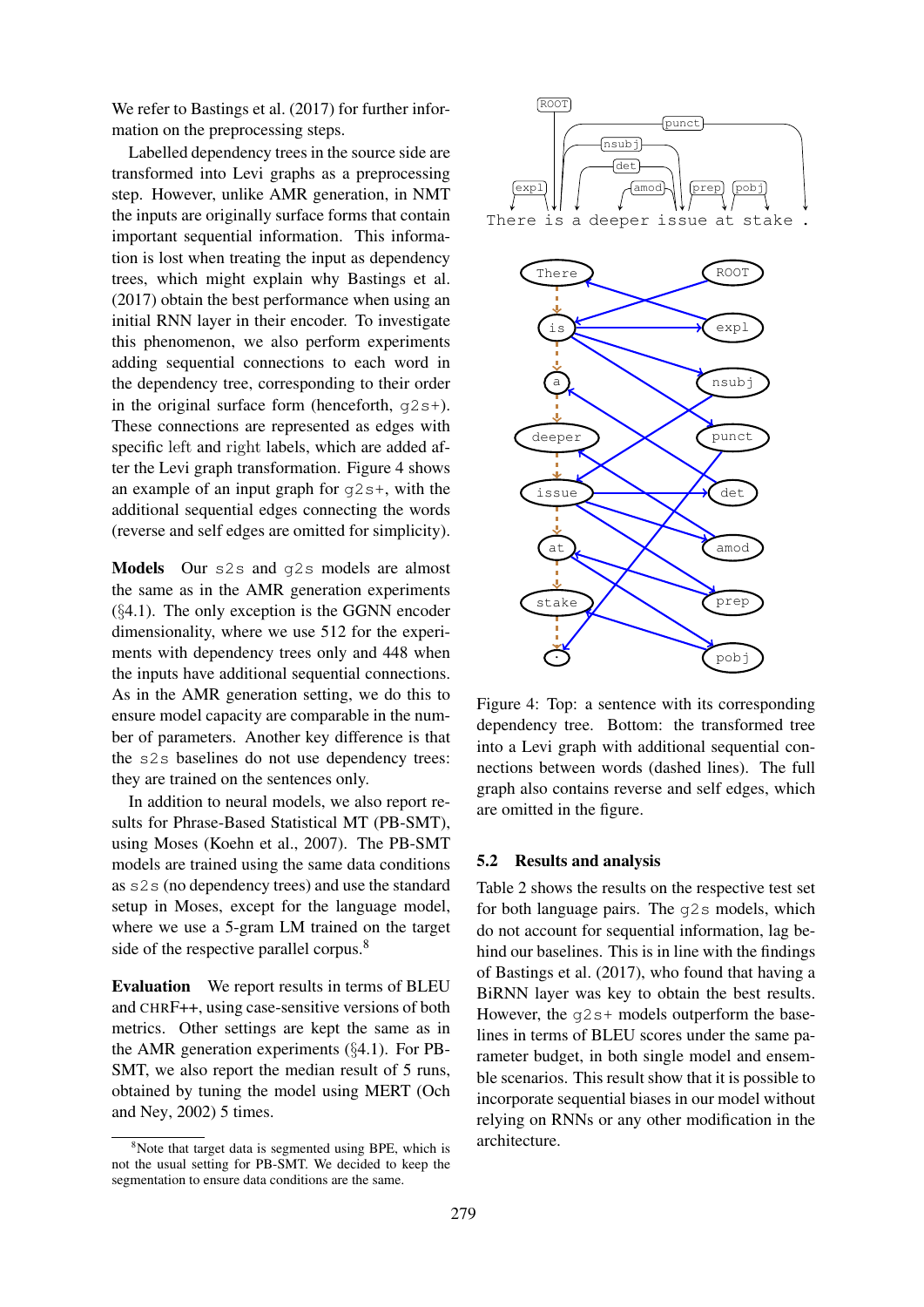| <b>English-German</b>                |             |        |         |  |
|--------------------------------------|-------------|--------|---------|--|
|                                      | <b>BLEU</b> | CHRF++ | #params |  |
| Single models                        |             |        |         |  |
| PB-SMT                               | 12.8        | 43.2   |         |  |
| s2s                                  | 15.5        | 40.8   | 41.4M   |  |
| q2s                                  | 15.2        | 41.4   | 40.8M   |  |
| $q2s+$                               | 16.7        | 42.4   | 41.2M   |  |
| <b>Ensembles</b>                     |             |        |         |  |
| s2s                                  | 19.0        | 44.1   | 207M    |  |
| q2s                                  | 17.7        | 43.5   | 204M    |  |
| $g2s+$                               | 19.6        | 45.1   | 206M    |  |
| Results from (Bastings et al., 2017) |             |        |         |  |
| BoW+GCN                              | 12.2        |        |         |  |
| <b>BiRNN</b>                         | 14.9        |        |         |  |
| BiRNN+GCN                            | 16.1        |        |         |  |
| English-Czech                        |             |        |         |  |
|                                      |             |        |         |  |
|                                      | <b>BLEU</b> | CHRF++ | #params |  |
| Single models                        |             |        |         |  |
| PB-SMT                               | 8.6         | 36.4   |         |  |
| s2s                                  | 8.9         | 33.8   | 39.1M   |  |
| g2s                                  | 8.7         | 32.3   | 38.4M   |  |
| $q2s+$                               | 9.8         | 33.3   | 38.8M   |  |
| Ensembles                            |             |        |         |  |
| s2s                                  | 11.3        | 36.4   | 195M    |  |
| g2s                                  | 10.4        | 34.7   | 192M    |  |
| $q2s+$                               | 11.7        | 35.9   | 194M    |  |
| Results from (Bastings et al., 2017) |             |        |         |  |
| BoW+GCN                              | 7.5         |        |         |  |
| <b>BiRNN</b>                         | 8.9         |        |         |  |

Table 2: Results for syntax-based NMT on the test sets. All score differences between our models and the corresponding baselines are significantly different ( $p < 0.05$ ), including the negative CHRF++ result for En-Cs.

Interestingly, we found different trends when analysing the CHRF++ numbers. In particular, this metric favours the PB-SMT models for both language pairs, while also showing improved performance for s2s in En-Cs. CHRF++ has been shown to better correlate with human judgments compared to BLEU, both at system and sentence level for both language pairs (Bojar et al., 2017), which motivated our choice as an additional metric. We leave further investigation of this phenomena for future work.

We also show some of the results reported by Bastings et al. (2017) in Table 2. Note that their results were based on a different implementation, which may explain some variation in performance. Their BoW+GCN model is the most similar to ours, as it uses only an embedding layer and a GCN encoder. We can see that even our simpler g2s model outperforms their results. A key difference between their approach and ours is the Levi graph transformation and the resulting hidden vectors for edges. We believe their architecture would also benefit from our proposed transformation. In terms of baselines, s2s performs better than their BiRNN model for En-De and comparably for En-Cs, which corroborates that our baselines are strong ones. Finally, our  $q2s+$  single models outperform their BiRNN+GCN results, in particular for En-De, which is further evidence that RNNs are not necessary for obtaining the best performance in this setting.

An important point about these experiments is that we did not tune the architecture: we simply employed the same model we used in the AMR generation experiments, only adjusting the dimensionality of the encoder to match the capacity of the baselines. We speculate that even better results would be obtained by tuning the architecture to this task. Nevertheless, we still obtained improved performance over our baselines and previous work, underlining the generality of our architecture.

### 6 Related work

Graph-to-sequence modelling Early NLP approaches for this problem were based on Hyperedge Replacement Grammars (Drewes et al., 1997, HRGs). These grammars assume the transduction problem can be split into rules that map portions of a graph to a set of tokens in the output sequence. In particular, Chiang et al. (2013) defines a parsing algorithm, followed by a complexity analysis, while Jones et al. (2012) report experiments on semantic-based machine translation using HRGs. HRGs were also used in previous work on AMR parsing (Peng et al., 2015). The main drawback of these grammar-based approaches though is the need for alignments between graph nodes and surface tokens, which are usually not available in gold-standard form.

Neural networks for graphs Recurrent networks on general graphs were first proposed un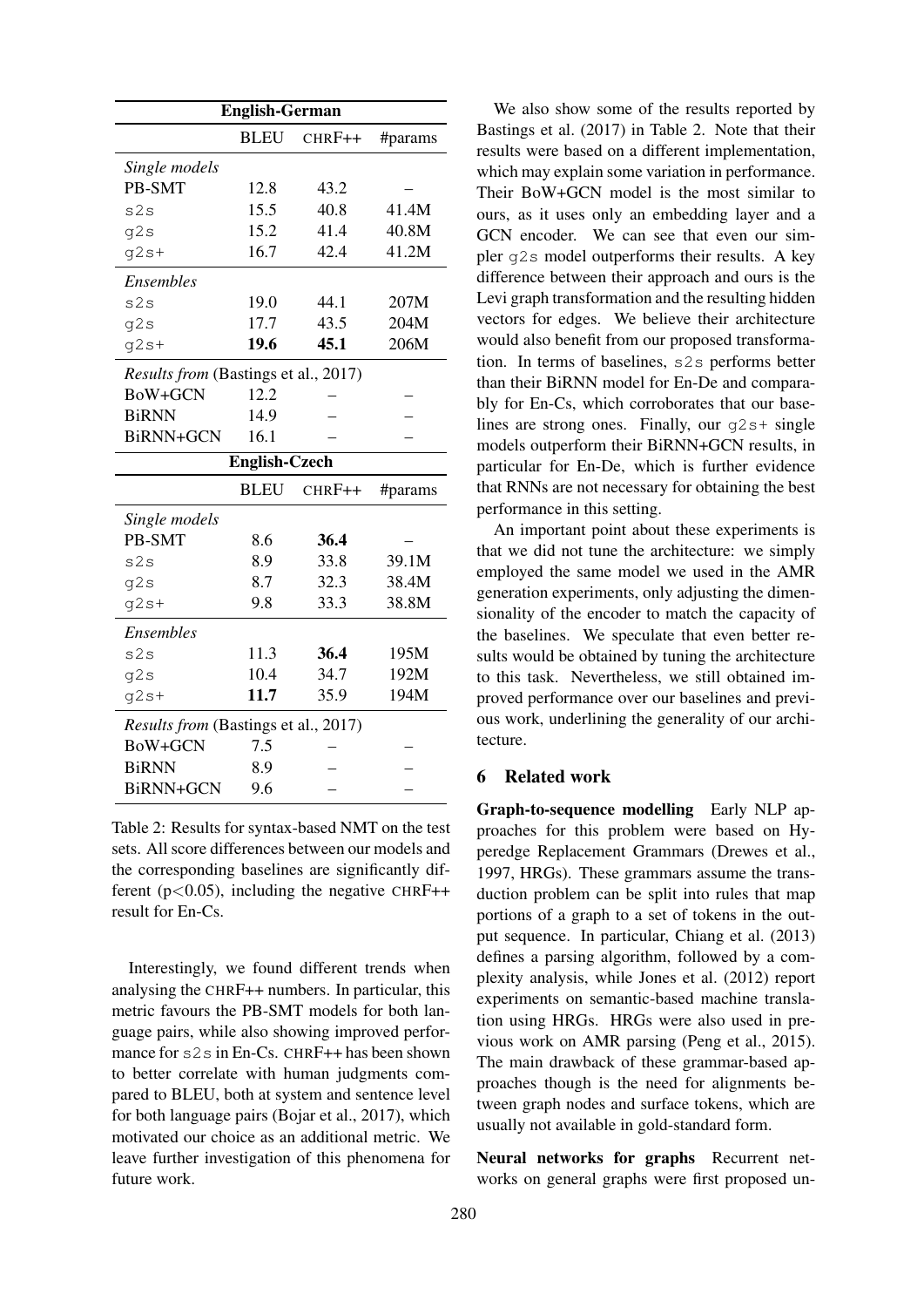der the name Graph Neural Networks (Gori et al., 2005; Scarselli et al., 2009). Our work is based on the architecture proposed by Li et al. (2016), which add gating mechanisms. The main difference between their work and ours is that they focus on problems that concern the input graph itself such as node classification or path finding while we focus on generating strings. The main alternative for neural-based graph representations is Graph Convolutional Networks (Bruna et al., 2014; Duvenaud et al., 2015; Kipf and Welling, 2017), which have been applied in a range of problems. In NLP, Marcheggiani and Titov (2017) use a similar architecture for Semantic Role Labelling. They use heuristics to mitigate the parameter explosion by grouping edge labels, while we keep the original labels through our Levi graph transformation. An interesting alternative is proposed by Schlichtkrull et al. (2017), which uses tensor factorisation to reduce the number of parameters.

Applications Early work on AMR generation employs grammars and transducers (Flanigan et al., 2016; Song et al., 2017). Linearisation approaches include (Pourdamghani et al., 2016) and (Konstas et al., 2017), which showed that graph simplification and anonymisation are key to good performance, a procedure we also employ in our work. However, compared to our approach, linearisation incurs in loss of information. MT has a long history of previous work that aims at incorporating syntax (Wu, 1997; Yamada and Knight, 2001; Galley et al., 2004; Liu et al., 2006, inter alia). This idea has also been investigated in the context of NMT. Bastings et al. (2017) is the most similar work to ours, and we benchmark against their approach in our NMT experiments. Eriguchi et al. (2016) also employs source syntax, but using constituency trees instead. Other approaches have investigated the use of syntax in the target language (Aharoni and Goldberg, 2017; Eriguchi et al., 2017). Finally, Hashimoto and Tsuruoka (2017) treats source syntax as a latent variable, which can be pretrained using annotated data.

#### 7 Discussion and Conclusion

We proposed a novel encoder-decoder architecture for graph-to-sequence learning, outperforming baselines in two NLP tasks: generation from AMR graphs and syntax-based NMT. Our approach addresses shortcomings from previous work, including loss of information from linearisation and parameter explosion. In particular, we showed how graph transformations can solve issues with graph-based networks without changing the underlying architecture. This is the case of the proposed Levi graph transformation, which ensures the decoder can attend to edges as well as nodes, but also to the sequential connections added to the dependency trees in the case of NMT. Overall, because our architecture can work with general graphs, it is straightforward to add linguistic biases in the form of extra node and/or edge information. We believe this is an interesting research direction in terms of applications.

Our architecture nevertheless has two major limitations. The first one is that GGNNs have a fixed number of layers, even though graphs can vary in size in terms of number of nodes and edges. A better approach would be to allow the encoder to have a dynamic number of layers, possibly based on the diameter (longest path) in the input graph. The second limitation comes from the Levi graph transformation: because edge labels are represented as nodes they end up sharing the vocabulary and therefore, the same semantic space. This is not ideal, as nodes and edges are different entities. An interesting alternative is Weave Module Networks (Kearnes et al., 2016), which explicitly decouples node and edge representations without incurring in parameter explosion. Incorporating both ideas to our architecture is an research direction we plan for future work.

#### Acknowledgements

This work was supported by the Australian Research Council (DP160102686). The research reported in this paper was partly conducted at the 2017 Frederick Jelinek Memorial Summer Workshop on Speech and Language Technologies, hosted at Carnegie Mellon University and sponsored by Johns Hopkins University with unrestricted gifts from Amazon, Apple, Facebook, Google, and Microsoft. The authors would also like to thank Joost Bastings for sharing the data from his paper's experiments.

### References

- Roee Aharoni and Yoav Goldberg. 2017. Towards String-to-Tree Neural Machine Translation. In *Proceedings of ACL*. pages 132–140.
- Laura Banarescu, Claire Bonial, Shu Cai, Madalina Georgescu, Kira Griffitt, Ulf Hermjakob, Kevin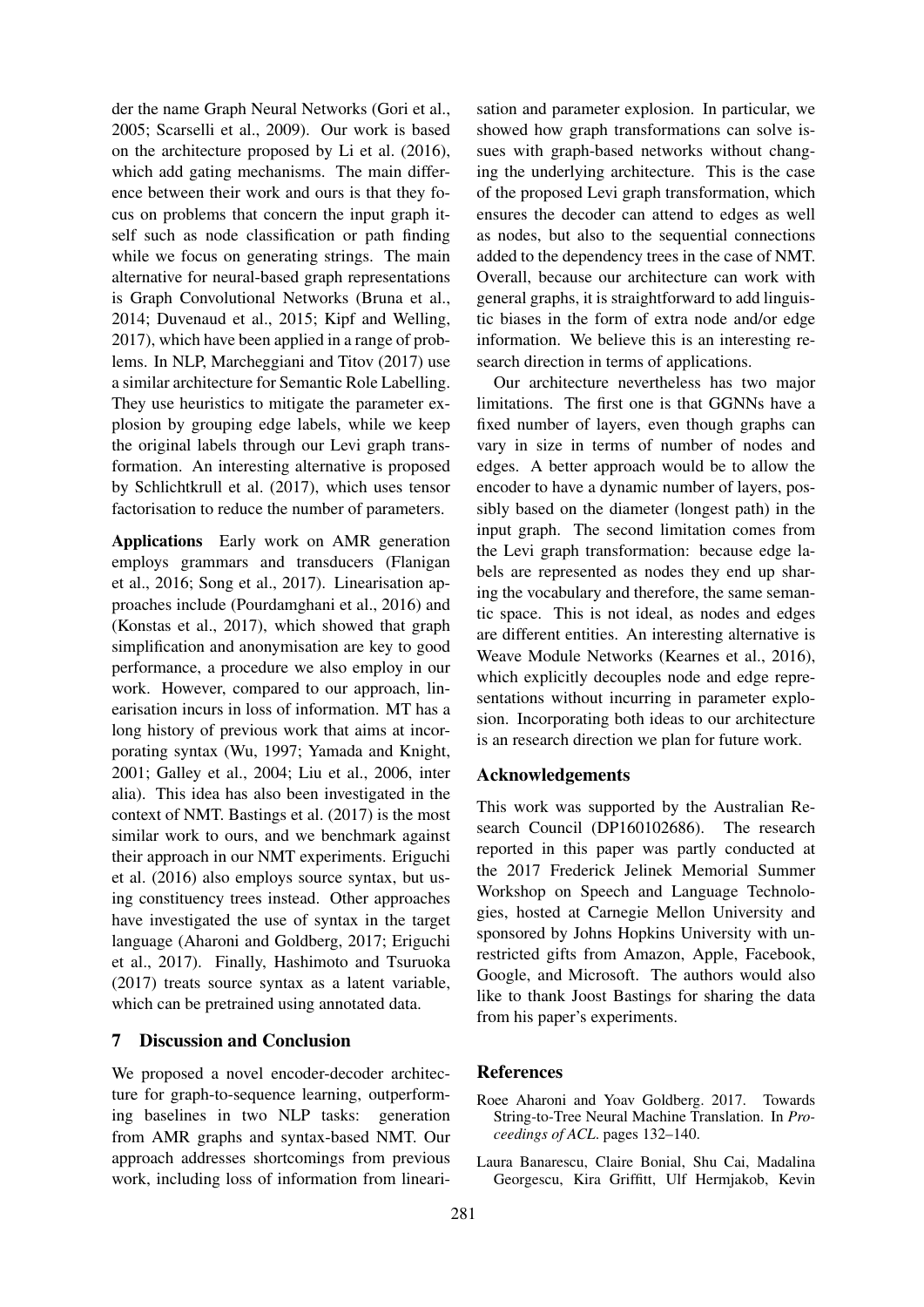Knight, Philipp Koehn, Martha Palmer, and Nathan Schneider. 2013. Abstract Meaning Representation for Sembanking. In *Proceedings of the 7th Linguistic Annotation Workshop and Interoperability with Discourse*. pages 178–186.

- Joost Bastings, Ivan Titov, Wilker Aziz, Diego Marcheggiani, and Khalil Sima'an. 2017. Graph Convolutional Encoders for Syntax-aware Neural Machine Translation. In *Proceedings of EMNLP*. pages 1947–1957.
- Ondej Bojar, Yvette Graham, and Amir Kamran. 2017. Results of the WMT17 Metrics Shared Task. In *Proceedings of WMT*. volume 2, pages 293–301.
- Joan Bruna, Wojciech Zaremba, Arthur Szlam, and Yann LeCun. 2014. Spectral Networks and Locally Connected Networks on Graphs. In *Proceedings of ICLR*. page 14.
- Tianqi Chen, Mu Li, Yutian Li, Min Lin, Naiyan Wang, Minjie Wang, Tianjun Xiao, Bing Xu, Chiyuan Zhang, and Zheng Zhang. 2015. MXNet: A Flexible and Efficient Machine Learning Library for Heterogeneous Distributed Systems. In *Proceedings of the Workshop on Machine Learning Systems*. pages 1–6.
- David Chiang, Jacob Andreas, Daniel Bauer, Karl Moritz Hermann, Bevan Jones, and Kevin Knight. 2013. Parsing Graphs with Hyperedge Replacement Grammars. In *Proceedings of ACL*. pages 924–932.
- Kyunghyun Cho, Bart van Merrienboer, Caglar Gulcehre, Dzmitry Bahdanau, Fethi Bougares, Holger Schwenk, and Yoshua Bengio. 2014. Learning Phrase Representations using RNN Encoder-Decoder for Statistical Machine Translation. In *Proceedings of EMNLP*. pages 1724–1734.
- Frank Drewes, Hans Jörg Kreowski, and Annegret Habel. 1997. Hyperedge Replacement Graph Grammars. *Handbook of Graph Grammars and Computing by Graph Transformation* .
- David Duvenaud, Dougal Maclaurin, Jorge Aguilera-Iparraguirre, Rafael Gómez-Bombarelli, Timothy Hirzel, Alán Aspuru-Guzik, and Ryan P Adams. 2015. Convolutional Networks on Graphs for Learning Molecular Fingerprints. In *Proceedings of NIPS*. pages 2215–2223.
- Akiko Eriguchi, Kazuma Hashimoto, and Yoshimasa Tsuruoka. 2016. Tree-to-Sequence Attentional Neural Machine Translation. In *Proceedings of ACL*.
- Akiko Eriguchi, Yoshimasa Tsuruoka, and Kyunghyun Cho. 2017. Learning to Parse and Translate Improves Neural Machine Translation. In *Proceedings of ACL*.
- Jeffrey Flanigan, Chris Dyer, Noah A. Smith, and Jaime Carbonell. 2016. Generation from Abstract Meaning Representation using Tree Transducers. In *Proceedings of NAACL*. pages 731–739.
- Michel Galley, Mark Hopkins, Kevin Knight, and Daniel Marcu. 2004. What's in a translation rule? In *Proceedings of NAACL*. pages 273–280.
- Jonas Gehring, Michael Auli, David Grangier, Denis Yarats, and Yann N. Dauphin. 2017. Convolutional Sequence to Sequence Learning. *arXiv preprint* .
- Marco Gori, Gabriele Monfardini, and Franco Scarselli. 2005. A New Model for Learning in Graph Domains. In *Proceedings of IJCNN*. volume 2, pages 729–734.
- Yvette Graham, Nitika Mathur, and Timothy Baldwin. 2014. Randomized Significance Tests in Machine Translation. In *Proceedings of WMT*. pages 266– 274.
- Jonathan Gross and Jay Yellen, editors. 2004. *Handbook of Graph Theory*. CRC Press.
- Kazuma Hashimoto and Yoshimasa Tsuruoka. 2017. Neural Machine Translation with Source-Side Latent Graph Parsing. In *Proceedings of EMNLP*. pages 125–135.
- Felix Hieber, Tobias Domhan, Michael Denkowski, David Vilar, Artem Sokolov, Ann Clifton, and Matt Post. 2017. Sockeye: A Toolkit for Neural Machine Translation. *arXiv preprint* pages 1–18.
- Sepp Hochreiter and Jürgen Schmidhuber. 1997. Long Short-Term Memory. *Neural Computation* 9(8):1735–1780.
- Bevan Jones, Jacob Andreas, Daniel Bauer, Karl Moritz Hermann, and Kevin Knight. 2012. Semantics-Based Machine Translation with Hyperedge Replacement Grammars. In *Proceedings of COLING*. pages 1359–1376.
- Steven Kearnes, Kevin McCloskey, Marc Berndl, Vijay Pande, and Patrick Riley. 2016. Molecular Graph Convolutions: Moving Beyond Fingerprints. *Journal of Computer-Aided Molecular Design* 30(8):595–608.
- Nitish Shirish Keskar, Dheevatsa Mudigere, Jorge Nocedal, Mikhail Smelyanskiy, and Ping Tak Peter Tang. 2017. On Large-Batch Training for Deep Learning: Generalization Gap and Sharp Minima. In *Proceedings of ICLR*. pages 1–16.
- Diederik P. Kingma and Jimmy Ba. 2015. Adam: A Method for Stochastic Optimization. In *Proceedings of ICLR*. pages 1–15.
- Thomas N. Kipf and Max Welling. 2017. Semi-Supervised Classification with Graph Convolutional Networks. In *Proceedings of ICLR*.
- Philipp Koehn, Hieu Hoang, Alexandra Birch, Chris Callison-Burch, Marcello Federico, Nicola Bertoldi, Brooke Cowan, Wade Shen, Christine Moran, Richard Zens, Chris Dyer, Ondrej Bojar, Alexandra Constantin, and Evan Herbst. 2007. Moses: Open source toolkit for statistical machine translation. In *Proceedings of ACL Demo Session*. pages 177–180.